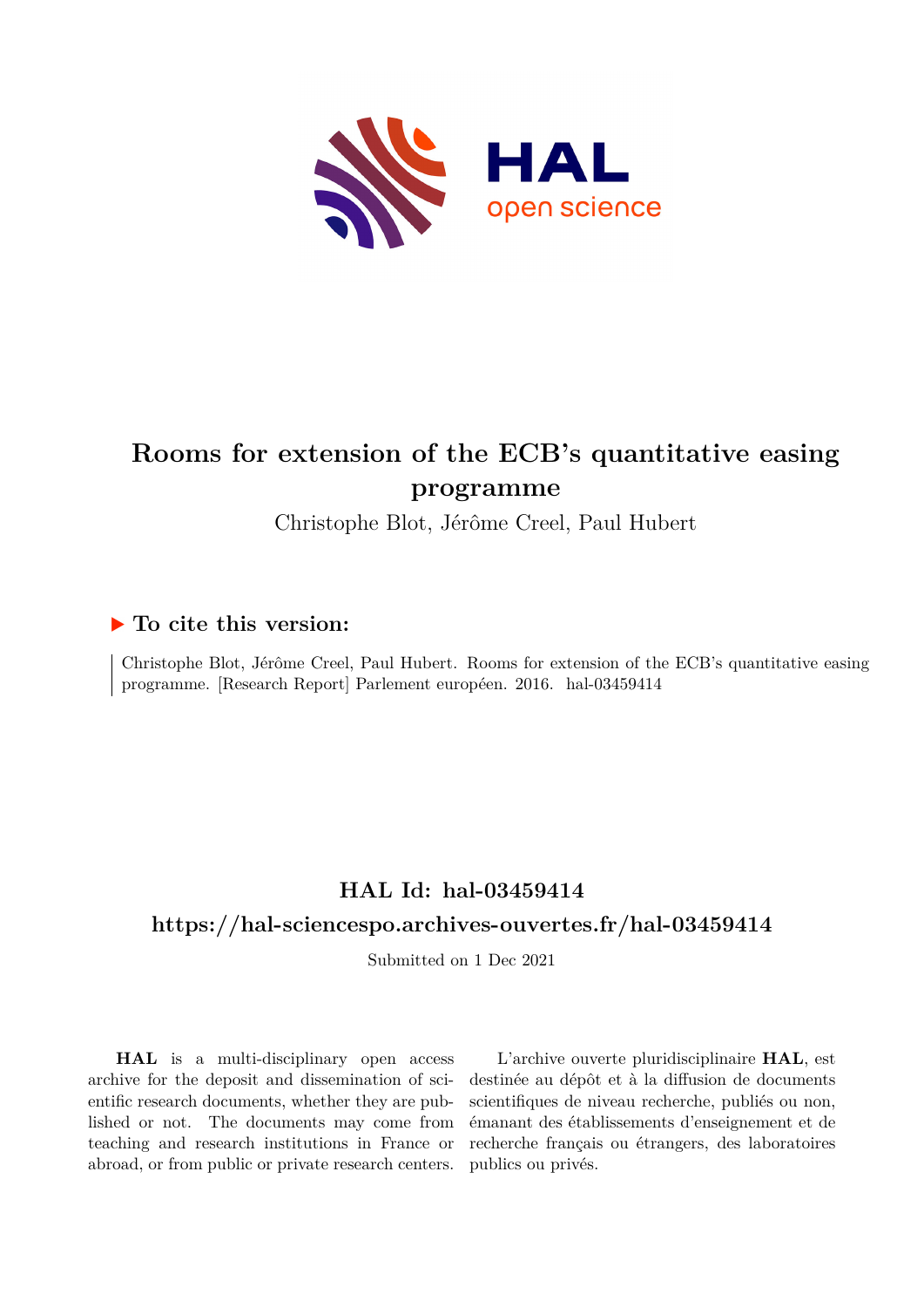

# **DIRECTORATE GENERAL FOR INTERNAL POLICIES POLICY DEPARTMENT A: ECONOMIC AND SCIENTIFIC POLICY**

# **Rooms for extension of the ECB's quantitative easing programme**

# **IN-DEPTH ANALYSIS**

### **Abstract**

The announcement of an extension of quantitative easing (QE) until March 2017, at least, has cast doubts on the strength of the Euro area recovery and it has raised concerns about the credibility of the ECB. In this contribution, we argue that the current design of QE prevents unlimited monetary accommodation and, meanwhile, it may reduce the effectiveness of QE. Extending QE again through a modification in its design is thus possible. It will be effective provided governments and the ECB are able to cooperate.

**IP/A/ECON/2016-01 February 2016 PE 569.994 EN**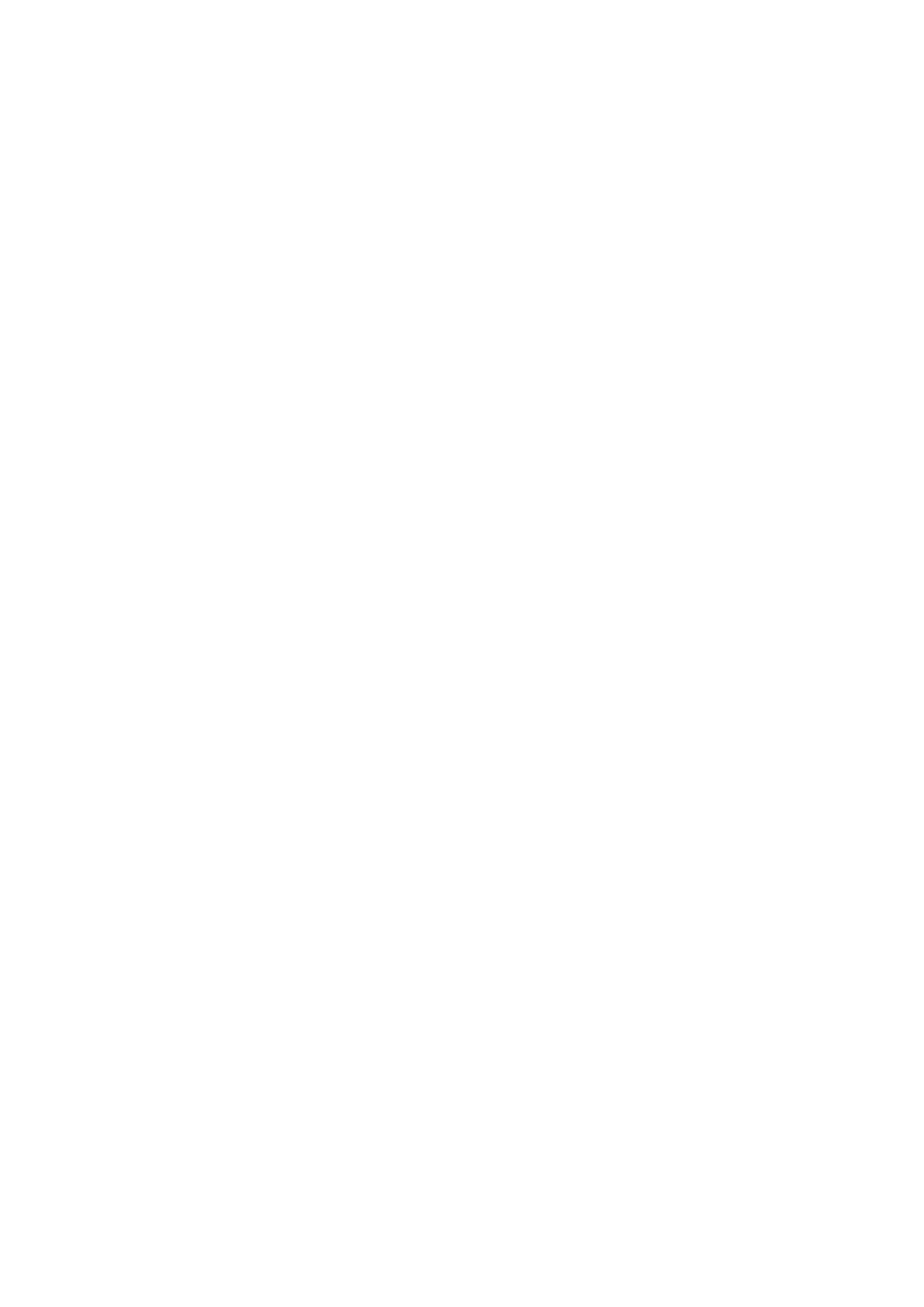This document was requested by the European Parliament's Committee on Economic and Monetary Affairs (ECON)

#### **AUTHORS**

Christophe BLOT (OFCE), Jérôme CREEL (OFCE & ESCP Europe) Paul HUBERT (OFCE)

### **RESPONSIBLE ADMINISTRATOR**

Dario PATERNOSTER

#### **EDITORIAL ASSISTANT**

Irene VERNACOTOLA

#### **LINGUISTIC VERSIONS**

Original: EN

### **ABOUT THE EDITOR**

To contact the Policy Department or to subscribe to its monthly newsletter please write to: Poldep-Economy-Science@ep.europa.eu

Manuscript completed in February 2016 © European Union, 2014

This document is available on the Internet at: http://www.europarl.europa.eu/committees/en/econ/monetary-dialogue.html

### **DISCLAIMER**

The opinions expressed in this document are the sole responsibility of the author and do not necessarily represent the official position of the European Parliament.

Reproduction and translation for non-commercial purposes are authorised, provided the source is acknowledged and the publisher is given prior notice and sent a copy.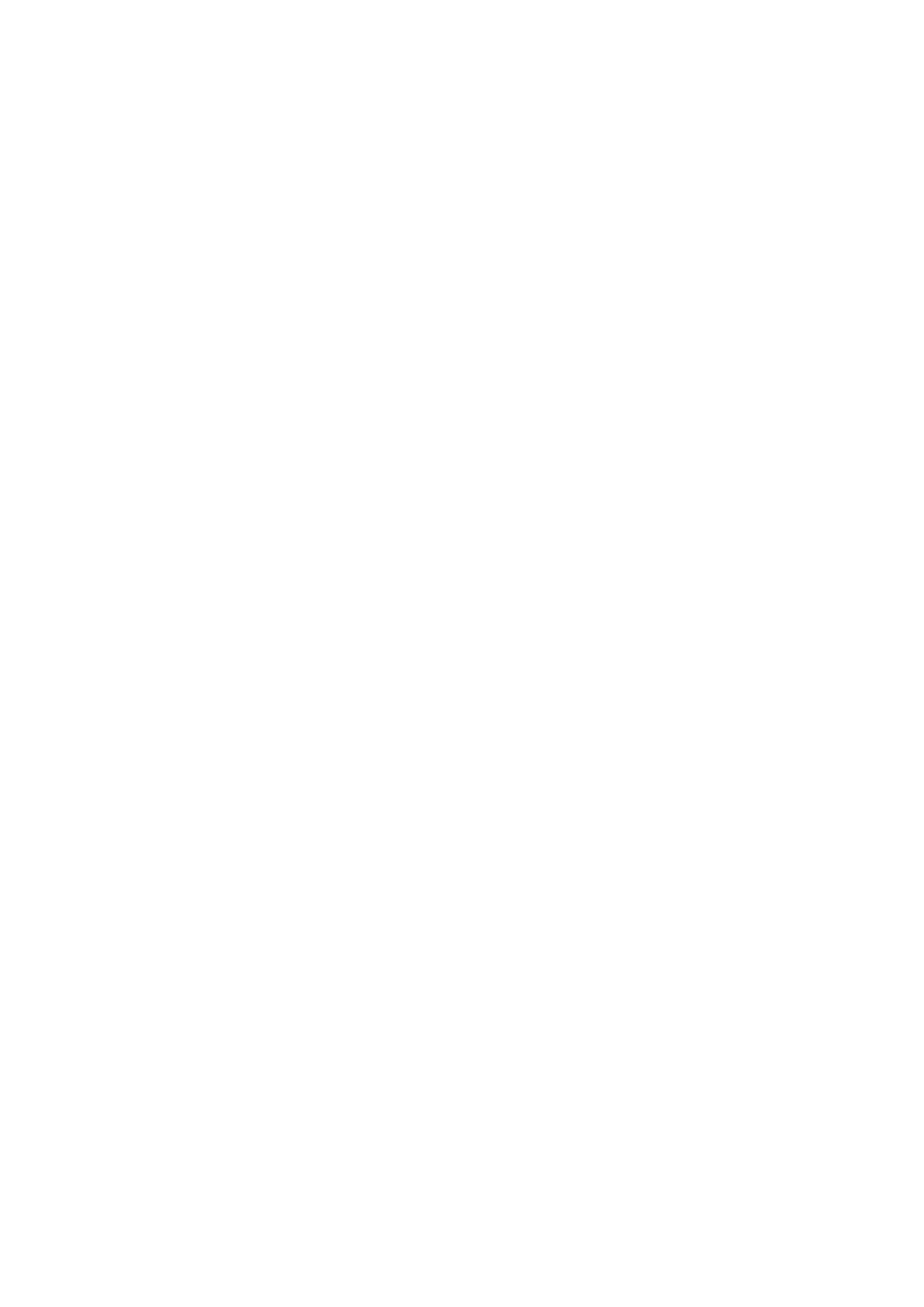# **CONTENTS**

|                   | <b>EXECUTIVE SUMMARY</b>                   | 2  |
|-------------------|--------------------------------------------|----|
| 1.                | <b>INTRODUCTION</b>                        | 3  |
| 2.                | <b>EXTENDING QE: HOW AND HOW MUCH?</b>     | 4  |
| 3.                | <b>EXTENDING QE: WHAT RISKS?</b>           | 8  |
|                   | 3.1 Insolvency risk                        | 8  |
|                   | 3.2 Inflation risk                         | 9  |
| 4.                | <b>EXTENDING QE AGAIN: IS IT POSSIBLE?</b> | 11 |
| 4.                | <b>CONCLUSIONS AND POLICY IMPLICATIONS</b> | 14 |
| <b>REFERENCES</b> | 15                                         |    |
| <b>APPENDIX</b>   | 16                                         |    |
|                   |                                            |    |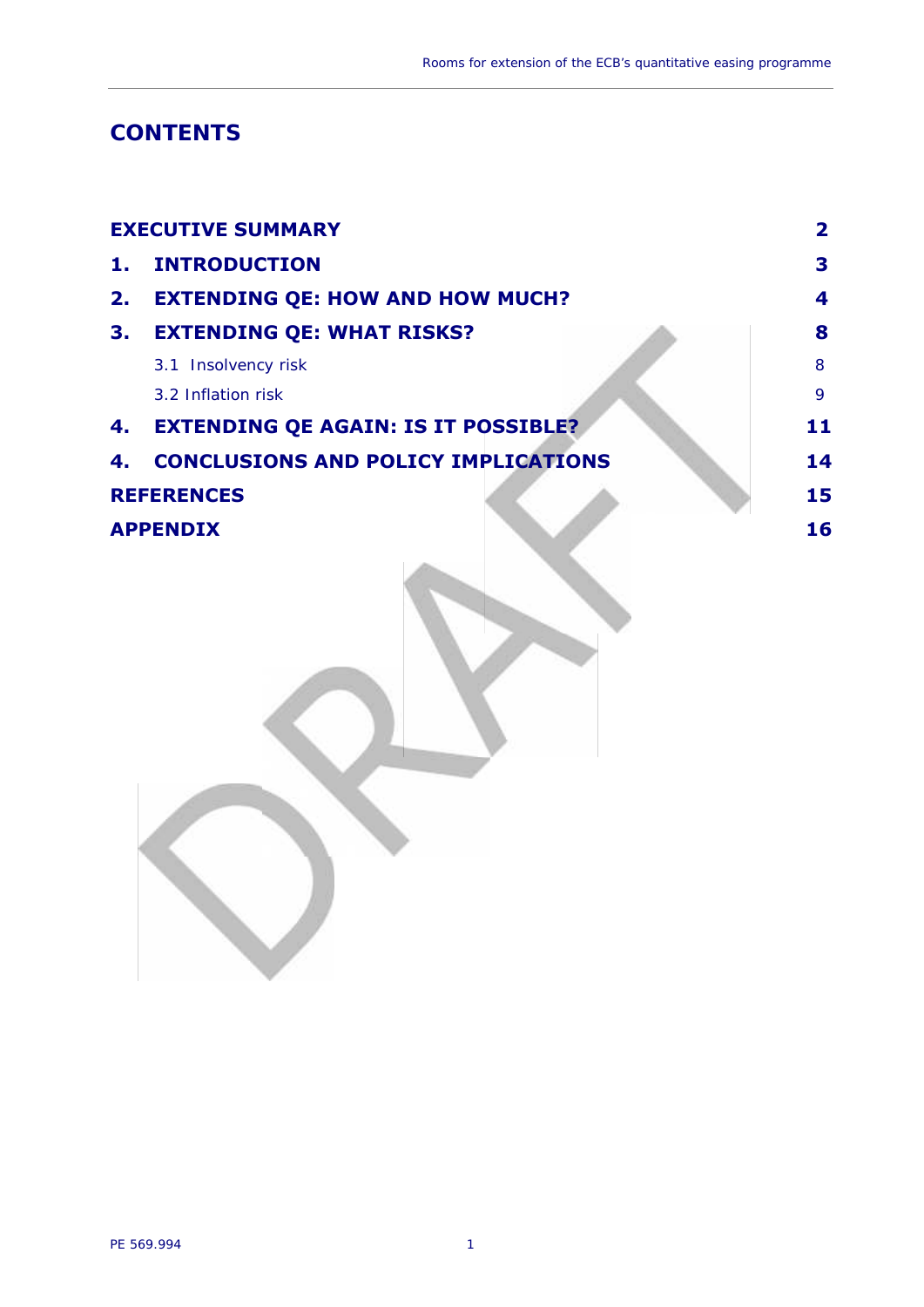### **EXECUTIVE SUMMARY**

- Considering the extension of the quantitative easing (QE) programme announced on December 3<sup>rd</sup>, 2015, the ECB would hold 11% of the stock of debt issued by central and other government tiers of Eurozone countries in March 2017. The proportion of debt held by the ECB would remain relatively limited in comparison with public debt holdings by other central banks. The Federal Reserve, the Bank of England and the Bank of Japan hold respectively 13.5%, 22.5% and 27.1% of public debt issued by their respective governments.
- The criteria set by the ECB regarding its ability to purchase securities in the secondary market may limit the scope for increasing the size of the Public Sector Purchase Programme (PSPP). Yet, under its current design, the ECB's purchase of public securities would amount to €520bn in 2016, representing 38% of total financing needs of Euro area governments.
- To amplify the monetary stimulus, the ECB should decide to remove the 25% purchasing limit, should remove the deposit floor constraint on purchases, should target new types of securities (i.e. corporate debts or sovereign derivatives) and should deviate from the capital shares, hence increasing risk-sharing of the programme.
- Insolvency and inflation risks should not be overestimated. Today's risk for ECB's credibility is not to increase inflation but to be unable to avoid below-target inflation and deflation.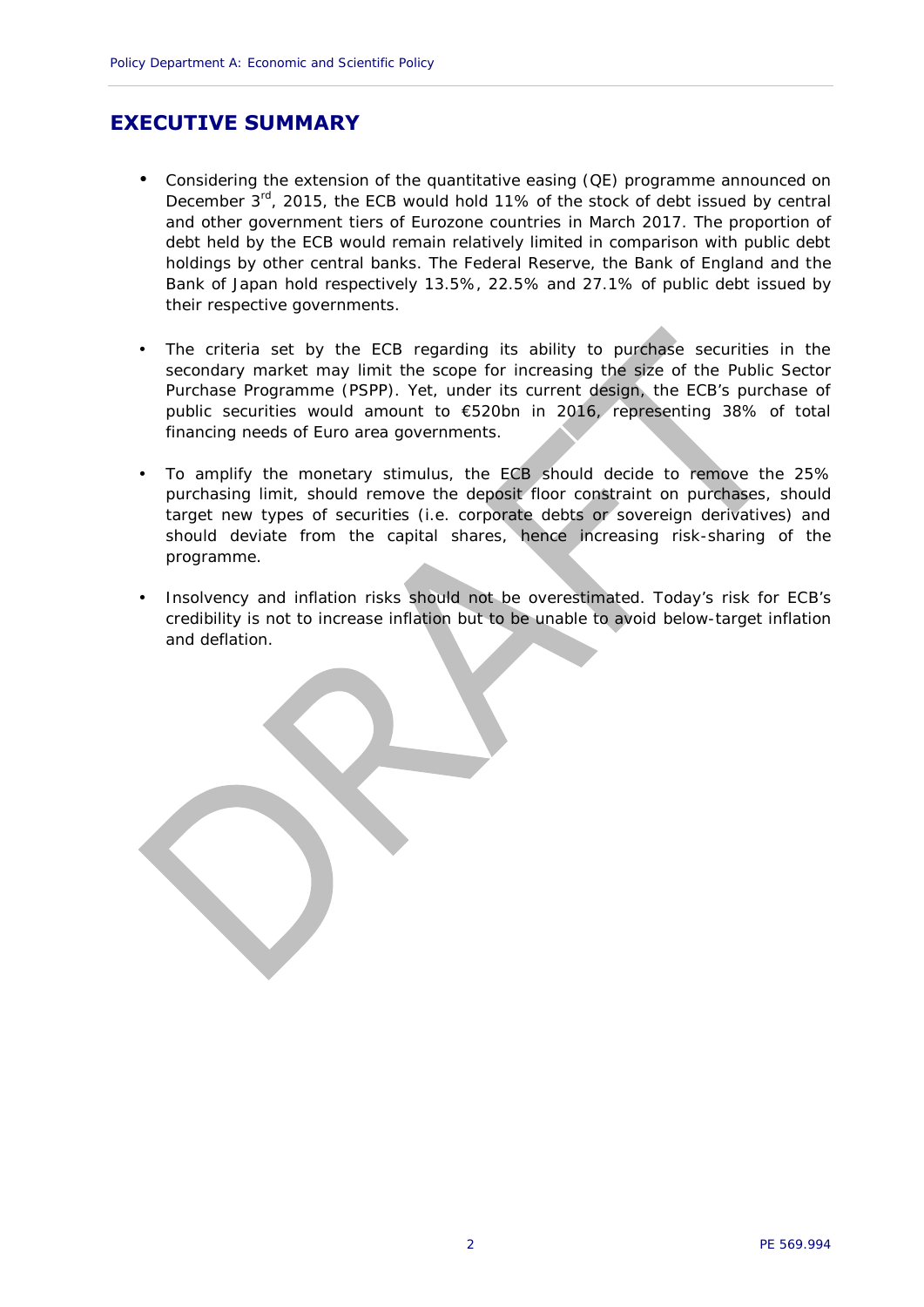"If at first you don't succeed, Mr. Kidd", "Try, try again, Mr. Wint." *Diamonds are forever*, directed by G. Hamilton

### **1. INTRODUCTION**

In January 2015, the ECB announced a substantial increase in its asset purchase programmes. Until then, the ECB had been buying asset-backed securities (ABS) and covered bonds (CB) for an approximate amount of €10bn per month. Following the January 2015 announcement, the total assets purchases has risen to  $\epsilon$ 60bn per month. The additional purchase of €50bn of assets per month is made through the Public Sector Purchase Programme (PSPP). This programme consists of €6bn of debt securities of EU supranational institutions and €44bn of debt securities of sovereign, national agencies and national utilities. The programme started in March 2015 and was initially supposed to last at least until September 2016.

Following the Governing Council of the  $3<sup>rd</sup>$  December 2015, the President of the ECB announced the decision to extend the length of the programme until March 2017 at least. The monthly amounts stand still but eligible assets have been extended to regional and local governments' bonds. Besides, the ECB also announced a reduction in the deposit facility rate, which stands now at -0.3%.

It is interesting to note that this extension has been either perceived as a disappointment, because it was of a limited size, or as a threat to the ECB's credibility, because it produced a growing size of its balance sheet, some quasi-fiscal policies and a possible risk of insolvency.

In the following, we first discuss the size of QE and highlight the constraints that the ECB has imposed itself to limit its QE policies. These constraints, as they stand, up to now, limit its margins for maneuver and should help refraining fears of *unlimited* monetary accommodation.

Second, having said that does not preclude from discussing the possible risks of the QE extension. If the risk of inflation and the risk of insolvency are non-negligible risks, this is certainly because they both relate to a possible lack of coordination between ECB monetary policy and fiscal policies. We will argue that though important, this risk remains low in the European context.

Another kind of risk finally relates to the timing of the announcement. The precocity of the extension announcement, which is maybe intended to counter-balance the delay in announcing the QE programme, leaves open the question of future margins for maneuver for the ECB. What would they be and would the overall design of the new programme have to change? The question of the extension of eligible assets would be posed as would be the possible increase in the monthly assets' purchases. The question of QE effectiveness is thus central in this respect. We briefly review the options.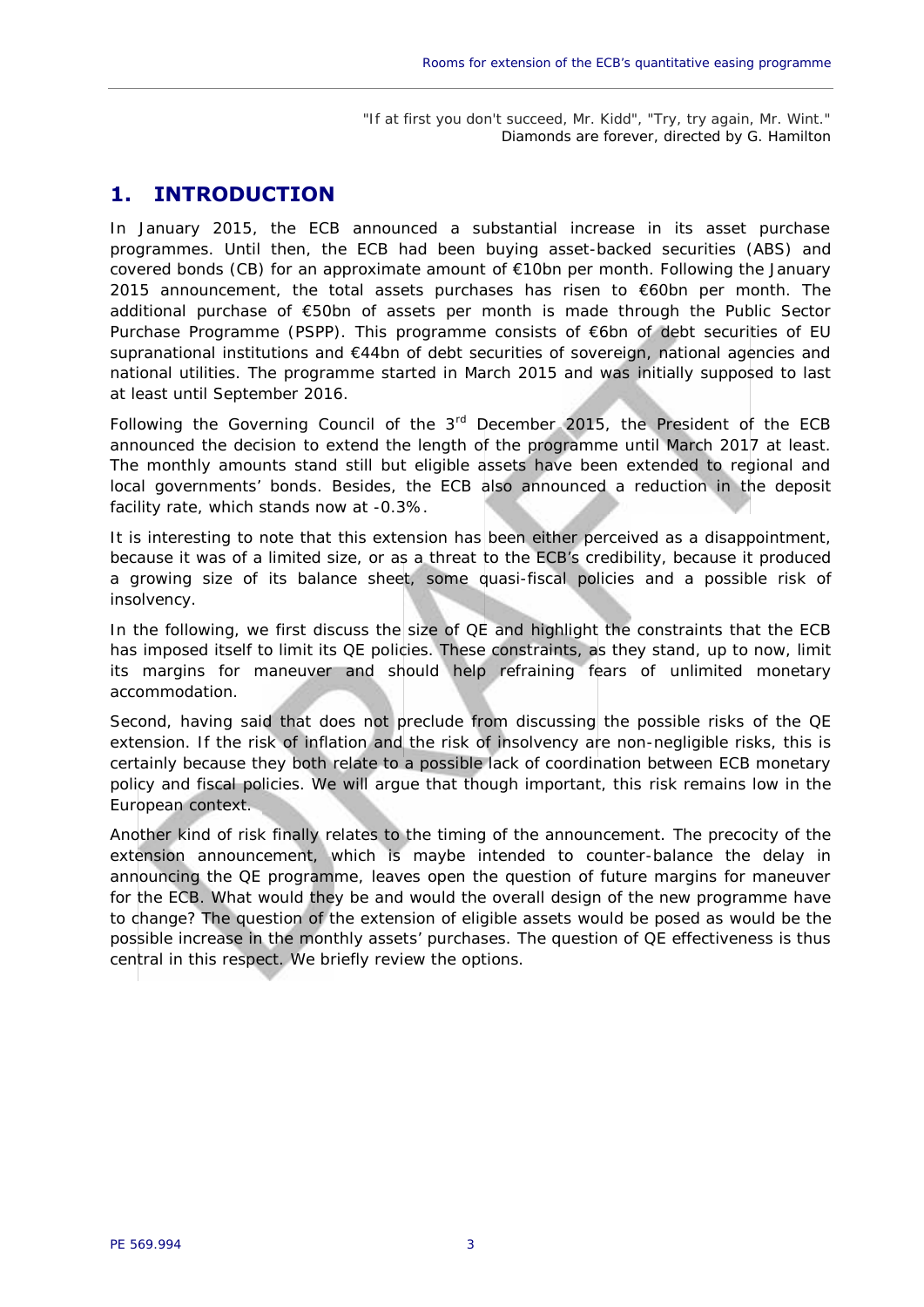# **2. EXTENDING QE: HOW AND HOW MUCH?**

The extension in the duration of the Asset Purchase Programme (APP) to March 2017 with the monthly purchase rate maintained at €60bn consists in a €360bn increase in the size of the APP. The Governing Council maintained its language that the programme would continue until a sustained adjustment in inflation, suggesting that a further extension beyond March 2017 would be possible if inflation remained low. The ECB also announced the reinvestment of principal payments, so when bonds mature the ECB will reinvest the principal.

Under the PSPP, national securities are purchased in proportion to the Eurozone's national central banks' shareholdings of the ECB (in effect, in proportion to the size of national economies). With the extended PSPP, the size of the ECB's balance sheet will increase and may rapidly resume the peak above  $\epsilon$ 3,000bn observed in August 2012<sup>1</sup> (see figure 1). At the time of announcement, the total assets held by the ECB amounted to  $\epsilon$ 2,200bn. The total assets to be purchased in this window are now supposed to reach €1.5 trillion. In March 2017, the ECB would hold 11% of the stock of debt issued by central and other government tiers of Eurozone countries.



**Figure 1: ECB's balance sheet (assets), € Billions**

*Source:* ECB.

As a matter of fact, the ECB provides information on the breakdown of purchases realized since March 2015. Under a stable allocation of debt instruments' purchases by the ECB, we can infer the proportion of European debts held by the ECB by March 2017 (table 1).<sup>2</sup> In December 2015, total purchases of sovereign assets issued by Euro area governments

<sup>&</sup>lt;sup>1</sup> At the time of the first announcement on the PSPP in January 2015, the total assets held by the ECB amounted to €2,200 billion and the President of the ECB Mario Draghi explicitly formulated at several occasions in 2014 the objective of increasing the size of the balance sheet.

<sup>2</sup> See https://www.ecb.europa.eu/mopo/implement/omt/html/index.en.html.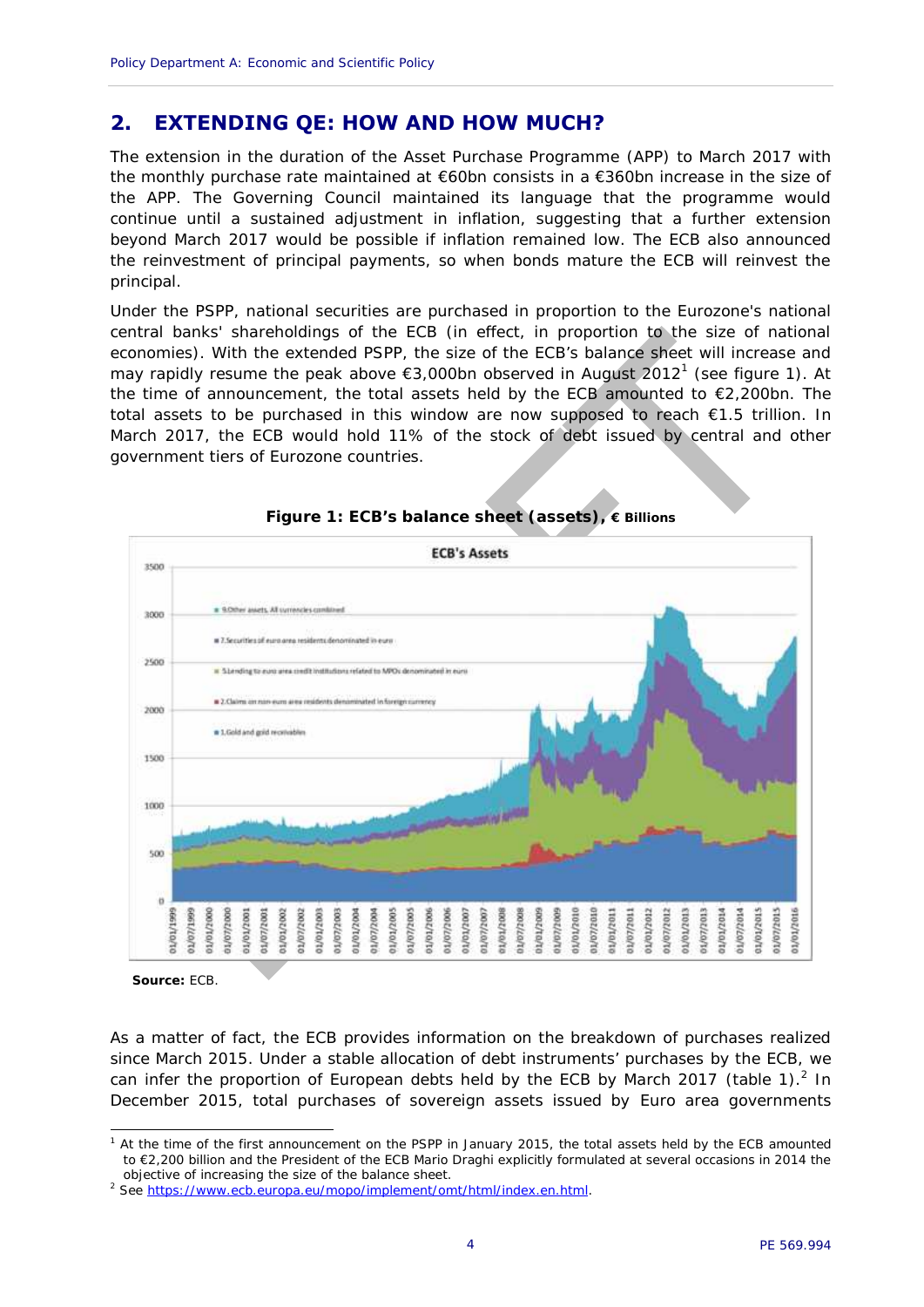amounted to €434.8bn, hence 4.5% of total gross public debt. Taking into account the SMP, the ECB is holding 5.7% of gross public debt issued by Euro area governments. Consequently, the ECB has become a significant actor in the market for public debt in the Euro area. It will become a more significant one after the QE extension. Considering a stable breakdown of purchases computed as the monthly average of purchases in 2015, we can compute the expected amount and allocation of debt securities that could be held by the ECB in March 2017.<sup>3</sup> Overall, the ECB holdings of debt securities would represent 11.1% of total gross public debt of the Euro area<sup>4</sup>. The ECB would hold, for example, 9% of Italian debt, 11% of French debt, 13% of German and Spanish debt, 15% of Finnish debt and 28% of Slovakian debt.

|                       | Gross public | Central bank     |               | Central banks |                           |               |
|-----------------------|--------------|------------------|---------------|---------------|---------------------------|---------------|
|                       | debt (2015)  | holdings         | Central banks | holdings      |                           | Planned ECB   |
|                       | Billion,     | $(31.12.2015)$ , | holdings      | (PSPP+SMP)    | <b>Planned ECB</b>        | holdings      |
|                       | national     | <b>Billions</b>  | (31.12.2015)  | (31.12.2015)  | holdings                  | (31.12.2017)  |
|                       | currency     | national         | as % of gross | as % of gross | $(31.03.2017)$ ,          | as % of gross |
|                       |              | currency*        | public debt*  | public debt   | Billion euro <sup>*</sup> | public debt*  |
| Belgium               | 437.7        | 15.9(3.7)        | 3.6           | 3.6           | 39.7                      | 9.1           |
| Germany               | 2156.8       | 115.6 (26.6)     | 5.4           | 5.4           | 289.1                     | 13.4          |
| Estonia               | 2.1          | 0.0(0.0)         | 0.0           | 0.0           | 0.0                       | 0.0           |
| Ireland               | 203.7        | 7.6(1.7)         | 3.7           | 7.6           | 19.0                      | 9.3           |
| Greece                | 337.3        | 0.0(0.0)         | 0.0           | 4.6           | 0.0                       | 0.0           |
| Spain                 | 1087.3       | 56.8(13.1)       | 5.2           | 7.5           | 142.0                     | 13.1          |
| France                | 2098.9       | 91.8(21.1)       | 4.4           | 4.4           | 229.4                     | 10.9          |
| Italy                 | 2174.4       | 79.2 (18.2)      | 3.6           | 6.5           | 198.0                     | 9.1           |
| Cyprus                | 18.5         | 0.3(0.1)         | 1.5           | 1.5           | 0.7                       | 3.8           |
| Latvia                | 9.4          | 0.7 0.2          | 7.3           | 7.3           | 1.7                       | 18.2          |
| Lithuania             | 15.8         | 1.1(0.3)         | 7.0           | 7.0           | 2.8                       | 17.5          |
| Luxembourg            | 11.2         | 1.1(0.3)         | 9.9           | 9.9           | 2.8                       | 24.8          |
| Malta                 | 5.6          | 0.3(0.1)         | 5.1           | 5.1           | 0.7                       | 12.6          |
| Netherlands           | 467.9        | 25.6(5.9)        | 5.5           | 5.5           | 64.0                      | 13.7          |
| Austria               | 291.2        | 12.6(2.9)        | 4.3           | 4.3           | 31.6                      | 10.9          |
| Portugal              | 229.0        | 11.2(2.6)        | 4.9           | 10.2          | 28.1                      | 12.3          |
| Slovenia              | 32.4         | 2.2(0.5)         | 6.9           | 6.9           | 5.6                       | 17.2          |
| Slovakia              | 41.2         | 4.6(1.1)         | 11.2          | 11.2          | 11.6                      | 28.0          |
| Finland               | 130.3        | 8.1(1.9)         | 6.2           | 6.2           | 20.2                      | 15.5          |
| Euro area             | 9758.4       | 434.8 (100.0)    | 4.5           | 5.7           | 1086.9                    | 11.1          |
| <b>Supranationals</b> |              | 60.1             |               |               | 150.26                    |               |
| U. Kingdom            | 1664.8       | 375.0            | 22.5          |               |                           |               |
| United-States         | 18189.0      | 2462.0           | 13.5          |               |                           |               |
| Japan                 | 1197146      | 325001.9         | 27.1          |               |                           |               |

| Table 1: Gross public debt and ECB holdings of sovereign |  |  |  |
|----------------------------------------------------------|--|--|--|
|                                                          |  |  |  |
|                                                          |  |  |  |

\*: PSPP only for the ECB. % of total sovereign purchases in brackets. *Sources*: ECB, European Commission, OFCE.

The proportion of debt held by the ECB, though on an upward trend, remains relatively limited in comparison with public debt holdings by other central banks in the world like the Federal Reserve, the Bank of England and the Bank of Japan. Indeed, the ECB would hold a smaller share (11.1 %) of total debt in 2017 than the US Fed at the end of 2015, with its

<sup>&</sup>lt;sup>3</sup> Without taking into account the residual amount held from the SMP.

<sup>4</sup> In December 2015, the ECB has decided to include in the PSPP euro-denominated marketable debt issued by regional and local governments located in the euro area. This decision would yet leave unchanged the estimate above since regional and local governments debt is consolidated with central government debt.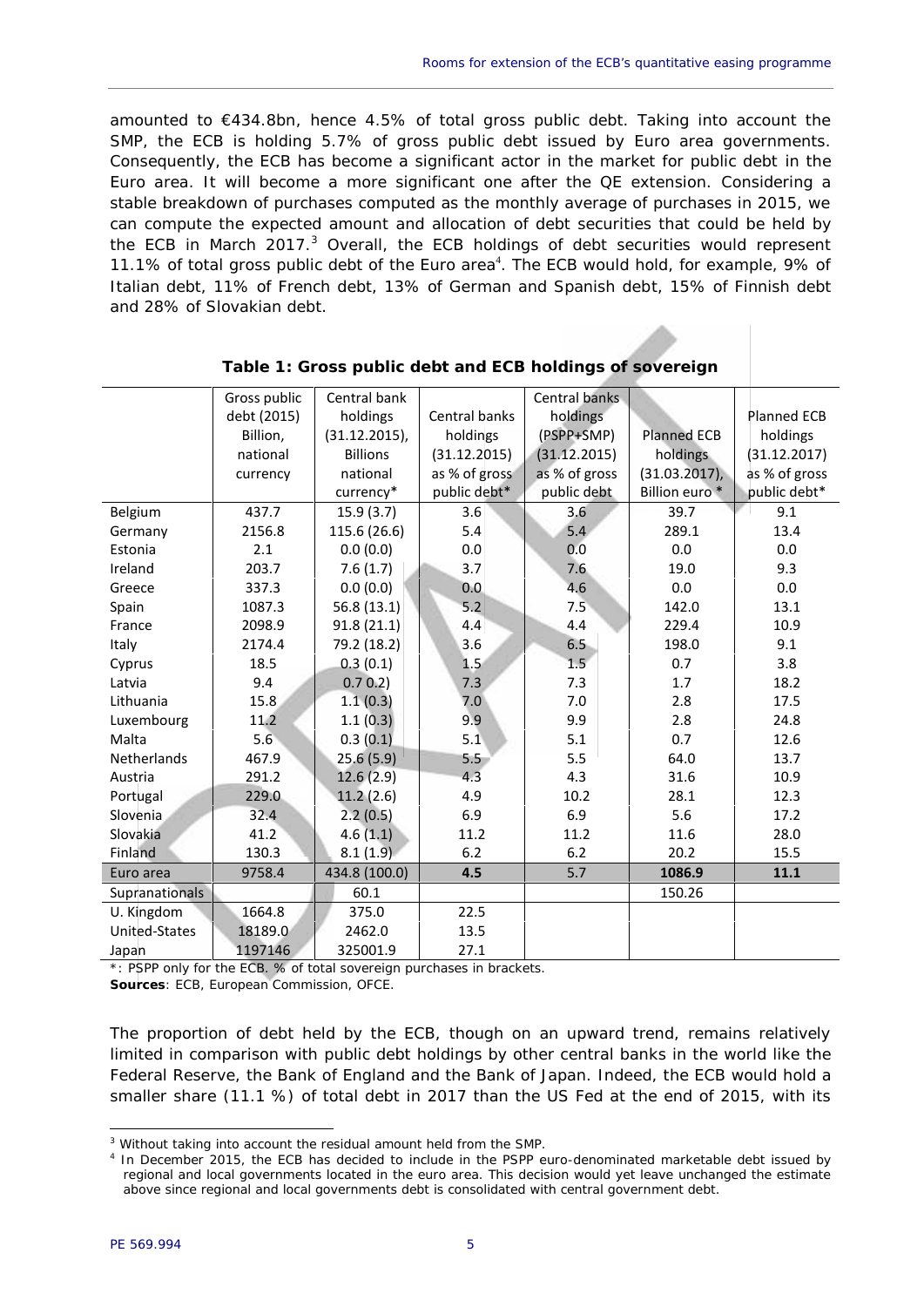holdings of 13.5% of US public debt. The £375bn held by the Bank of England through its QE programmes<sup>5</sup> represented 22.5% of total debt issued by the British government. By the end of 2015, the Bank of Japan was holding more than a quarter of Japanese total public debt.

The purchases of debt instruments by the ECB have also appeared limited as far as financial market expectations are concerned. Actually, before QE extension, financial market operators had expected an increase in debt purchases of €650bn.

An important question about QE has been its incidence on risk and allocation of it. The ECB indicated that the credit risk of the  $\epsilon$ 6bn debt of the supranational EU institutions and  $\epsilon$ 4bn of the national debt securities would be shared across the Eurosystem according to shareholdings. The credit risk of the remaining €40bn of national securities would remain with the national central bank of the issuer. In practice, sovereign debt purchases with national risk sharing are limited by the loss absorption capacities of the national central banks.

It is noteworthy that PSPP risk-sharing is lower than that involved by the Securities Market Programme (SMP) in 2010-2012 with its acquisition of €220bn public and private debt securities from Greece, Ireland, Italy, Portugal and Spain to be held to maturity. Within the SMP, profits and losses are shared across national central banks according to the ECB's shareholdings rather than borne by the national central bank of the issuing government. The PSPP also differs substantially from the Outright Monetary Transactions (OMT) instrument, as announced in September 2012. OMT enables the ECB to purchase the debts of distressed Eurozone sovereign states as a stabilizing mechanism. In this case, the ECB has stated its intention to hold purchased bonds on its own balance sheet, effectively sharing the associated risks among all Eurozone member states.

The current design of the PSPP limits the scope for increasing its size. The ECB has indeed fixed rules limiting the amount of securities that can be purchased in the secondary market. First, bonds must have a remaining maturity between 2 and 30 years. Then, the ECB cannot buy assets for which the yield is below the deposit rate. The proportion of German/French bonds yielding below the deposit rate (and hence ineligible) (see figures 2a and 2b) is a key consideration in explaining why the ECB decided to cut further the deposit rate in December 2015, from -0.2 to -0.3%. It has lifted a bit the limit and therefore permitted the ECB to keep on buying "safe" German and French public debts. Second, under the current programme, government bonds are purchased in proportion to the ECB's capital shares. The ECB can buy up to 33% of a country's outstanding stock of eligible bonds (the limit is 25% for bonds with collective action clauses, CACs, to ensure that the ECB will never hold a blocking minority). Since government debt is not distributed uniformly across the Euro area, the purchase limit is self-limiting as it can bind on different countries at different times. The smallest countries are already close to the limits and will have insufficient domestic debt to fulfill their quotas. The programme therefore allows for affected central banks to purchase supranational bonds. However, because supranational purchases account for 12% of the overall stock of purchases, reallocation of debt purchases towards supranational bonds will not always be possible, e.g. if the domestic debt limit is hit in a large country.

Actually, based on projections of countries' borrowing requirements, small countries are approaching the debt limits suggesting that the ECB will have to switch to supranational debt purchases. Germany may hit the limit shortly after September 2016, with Portugal and Finland not far behind, or Latvia, Luxembourg and Estonia, as emphasized by Clays,

<sup>&</sup>lt;sup>5</sup> The QE in the UK started in March 2009 after the BoE announced £200bn purchases of Gilts. The programme has come to a halt until October 2011 and resumed (it was then called QEII) to reach £375bn in November 2012.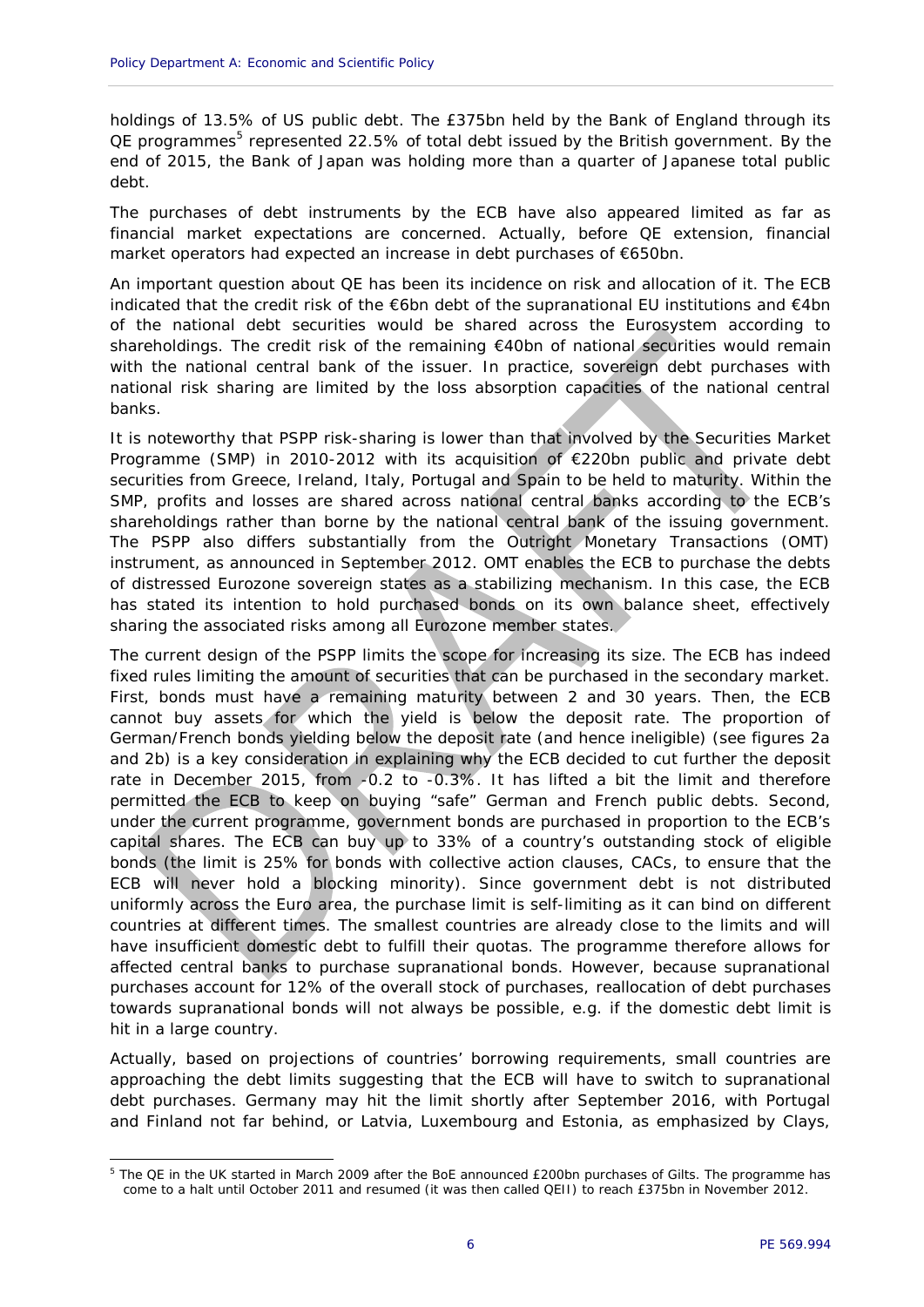Leandro and Mandra (2015). In Portugal, the limit is notably reached because of the SMP programme. That suggests only little scope for extending the programme under its current design.



**Figure 2a. Sovereign yields in Germany at different maturities (in %)**

*Sources*: Datastream, ECB



**Figure 2b. Sovereign yields in France at different maturities (in %)**

*Sources*: Datastream, ECB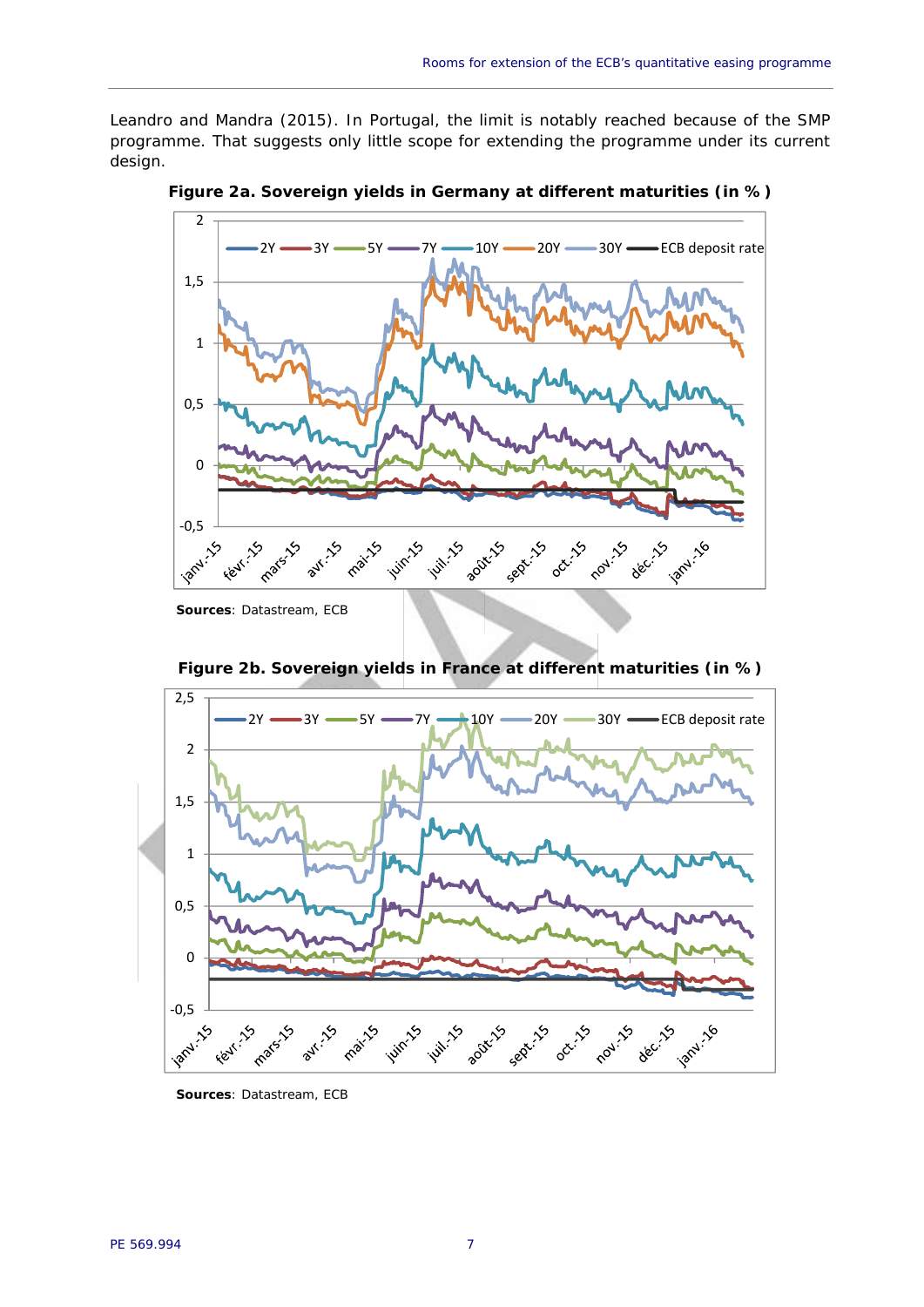## **3. EXTENDING QE: WHAT RISKS?**

With QE, ECB has engaged in a new way of conducting monetary policy.<sup>6</sup> Before the financial crisis, the conduct of monetary policy boiled down to fixing the policy rate and providing liquidity – through main refinancing operations (MRO) and long-term refinancing operation (LTRO) – in order to bring the short-term market rates close to the target fixed by the central bank. Liquidity was provided against collateral limiting the risk of central bank operations.<sup>7</sup>

With the financial crisis, central banks have entered a new era where criteria for collateral have been modified, where the size and composition of the balance sheet's assets have been significantly altered. The ECB holds covered bonds, asset-backed securities and sovereign bonds. The central banks actions now entail risks. Thus, there is a possibility that asset purchased by the ECB (either through the PPSP, or ABSP or CBPP) programmes become worth much less, either because people later worry more about default, or because one government actually defaults, or exits the Euro area. ECB may then suffer from capital losses. The issue then arises of a potential need to recapitalize the ECB or national central banks, and eventually of central bank's insolvency. Another issue relates to so-called on going "quasi-fiscal" policies by the ECB and their impact on inflation.

#### **3.1 Insolvency risk**

Can central banks go bankrupt? It might be considered that this risk is limited as they issue a specific liability: central banks' reserves, held by the financial sector. Central banks issue base money (reserves held by banks and paper money), which may be considered as a non-interest bearing liability.<sup>8</sup> Following this argument, central banks would always be solvent. There are yet limits to the issuance of base money and even if central banks are not under the same regulations as commercial banks, troubles may arise. They have already occurred in the past, as reminded by Stella and Lönnberg (2008).

Intertemporal insolvency is the most relevant concept to assess the financial position of central banks (see Reis, 2013, 2015, and the appendix). It explicitly takes into account as a liability the present discounted value of expenditures (the future costs of running central banks – administrative costs  $-$  and future payments to the Treasury) and the present discounted value of revenues: seigniorage profits (interest saved on the current and future stocks of non-interest bearing liabilities<sup>9</sup>). Insolvency occurs when seigniorage revenues do not cover present discounted expenditures. This approach accounts for the possibility of central banks to increase assets to a very large value and finance these asset purchases by issuing reserves. It is clearly the argument according to which central banks would never fail. Yet, considering that functioning costs are negligible and for given expected payment to the Treasury, central banks' solvency boils down to the ability for central banks to raise seigniorage revenues.

May revenues from seigniorage become infinite? The answer is no. If central banks issue reserves to finance assets purchases, the banking sector may seek to exchange excess reserves for banknotes. Therefore, *real* revenues from seigniorage are limited by the demand for money and eventually eroded by inflation. Then, there would be a need to

<sup>6</sup> It was actually already the case with CBPP, SMP or even with other unconventional monetary policy measures. Yet, the size of PSPP makes this change more significant.

<sup>&</sup>lt;sup>7</sup> Monetary policy operations in the United States did not consist in direct lending to the banking system but in Treasuries purchases. Yet, the Fed only purchased short maturity assets limiting the risk of its portfolio.

<sup>&</sup>lt;sup>8</sup> Actually, most central banks (including the ECB) have decided to remunerate reserves. Yet, this interest rate is lower than interest rate earnings on assets held by central banks.

<sup>&</sup>lt;sup>9</sup> The central bank issues reserves and may acquire assets in counterparty. Revenues are then the interest paid on those assets financed by issued reserves.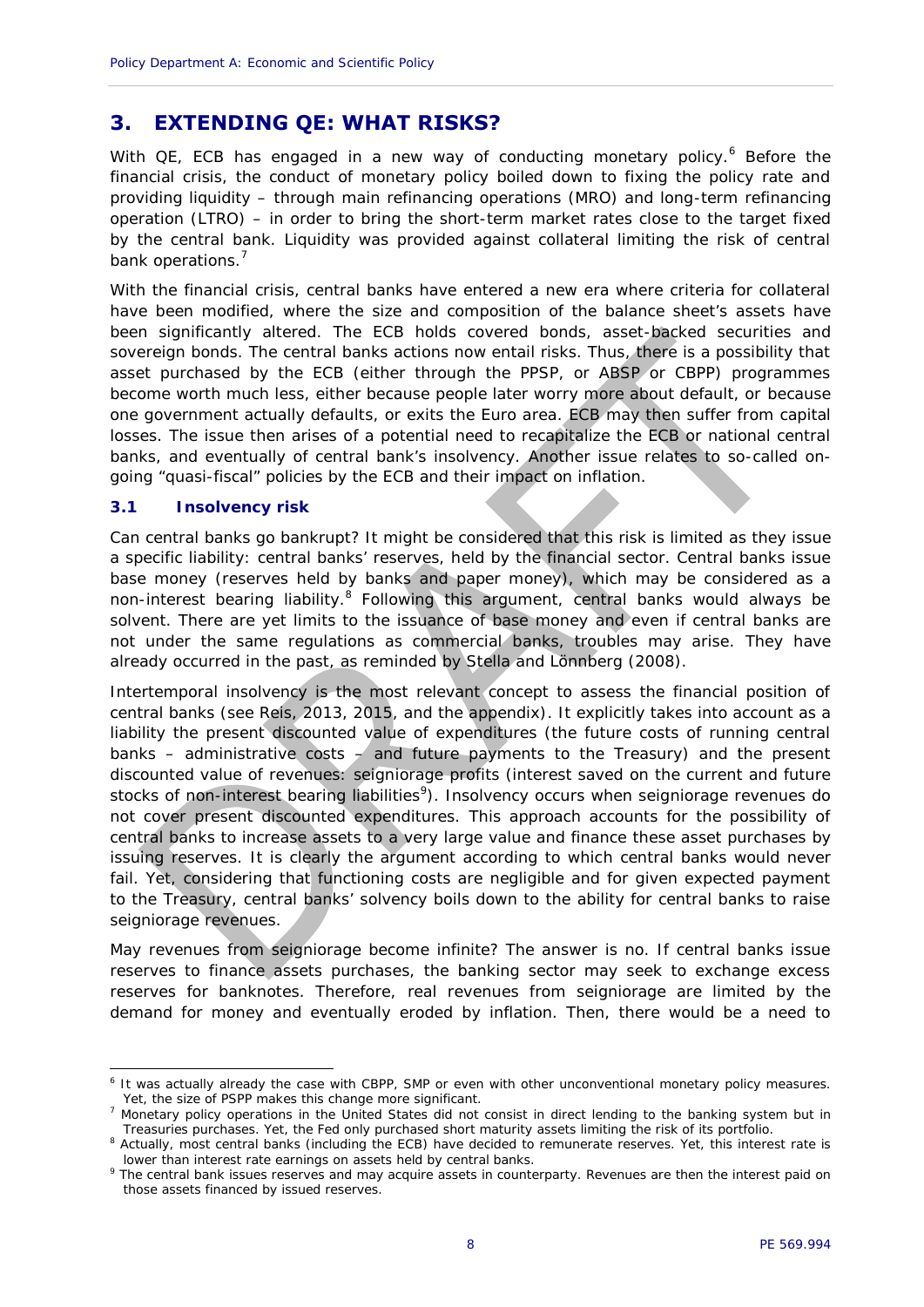recapitalize the central bank. It is generally supposed that seigniorage revenues are hump shaped so that they decrease beyond a threshold level.

According to several authors central banks are inherently linked to governments so that central banks' finance is not an issue (central banks finance has to be consolidated with government finance). Treasury always provides a financial backup to central banks and central banks cannot be insolvent separately from governments. According to Buiter (2006), "the concept of a financially independent central bank is therefore, in substance, vacuous, whatever the formal legal status of the central bank… First the inflation target has to be financeable by the state, that is, the consolidated central bank and government. Second, when monetary policy is institutionally delegated to central bank, the Treasury has to stand behind the central bank".

Yet, for the ECB, no central government stands behind the ECB but national central banks. It may be argued that it makes no difference if NCB's are backed by national governments and the ECB is backed by NCB's. However, as emphasized by Stella and Lönnberg (2008) governments do not always stand behind central banks. First, they may sometimes be reluctant to meet their commitments. Besides, in some countries, independence issue is so strong that it is explicitly stated (by law) that "the central bank is not responsible for the liabilities of the state and the state is not responsible for the liabilities of the central bank". It is notably the case for the Baltic states. Yet, for most Euro area countries, governments would certainly stand behind national central banks. However, they may not be able to recapitalize them. ECB and national central banks are indeed exposed to sovereign risk. It is doubtful though that governments would be able to recapitalize any central bank suffering from capital losses on Treasury securities. Then, central banks' insolvency is either inherently linked to government insolvency or to inflation risk.

### **3.2 Inflation risk**

QE operations are sometimes referred to as "quasi-fiscal" operations as they do not conform to traditional monetary policy (Park, 2015). According to Goodfriend (2011), "quasi-fiscal operations" are operations putting taxpayers at risk; hence they are equivalent to fiscal decisions. This argument can be related to the Fiscal theory of the price level (FTPL) (Sims, 1994; Woodford, 1994) which draws extensively on the interactions of fiscal and monetary policies at the equilibrium (Leeper, 1991). Del Negro and Sims (2015) have recently discussed, in this framework, about the Fed's QE policies and concluded that fiscal backing by the Fed did not pose any issues of Fed's solvency except under extreme conditions, namely hyper-inflations.

The FTPL discusses about the fiscal requirements for achieving a stable economic system, according to the nature of monetary policy. In case the latter is aggressive at taming inflation, fiscal policy ought to target a stable debt-to-GDP ratio unless the economy is unstable. Otherwise, fiscal policy can be relieved from the objective of fiscal sustainability because monetary policy leaves the consumer price jump so that the real value of debt stabilizes in proportion to GDP. The FTPL works like a Quantity theory of Public Debt: in contrast with the Quantity theory of money according to which higher money creation leads to higher prices, the FTPL states that higher nominal debt eventually leads to higher prices when the central bank is " passive".

The current QE programme by the ECB nicely fits into this framework. The purchases of debt instruments ease the financing conditions of governments (bond prices are going up and yields are going down) and as a counterpart, the ECB is increasing high-powered money. This may lead banks to increase reserves or lead to higher money creation, then inflation. Does it mean a higher risk? No, in *theory*, as the price jump occurs at equilibrium.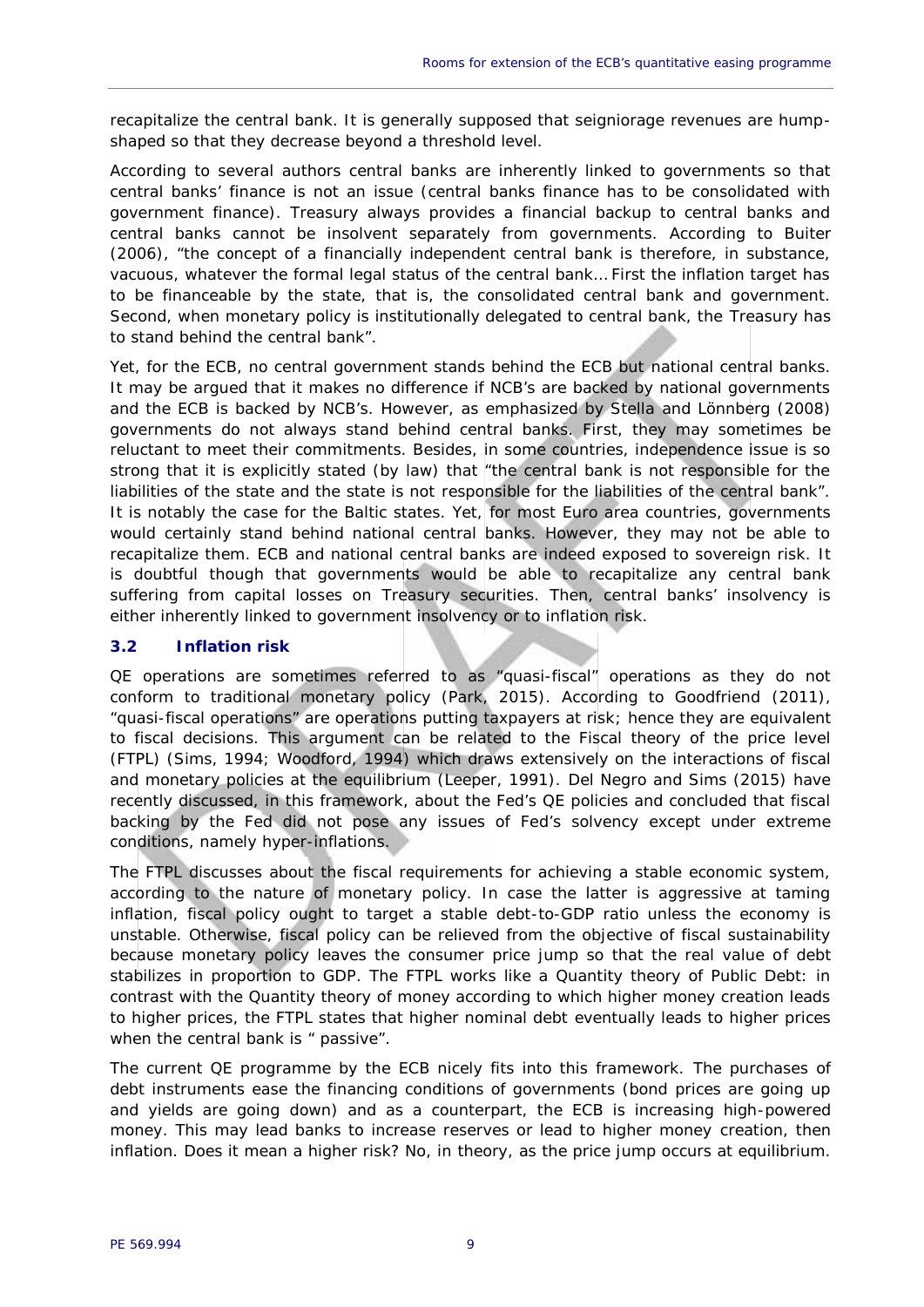Stated differently, nominal values are growing, but *real* values remain constant. The QE experiment is thus embedded in a general equilibrium framework, i.e. a stable framework.

What about the inflation risk in *practice*? As a matter of fact, if inflation increases above ECB's target, ECB's credibility will be undermined. Yet, QE and the decision to extend it beyond September 2016 have precisely aimed at reshaping inflation's expectations in order to finally meet the 2% inflation target in the medium term. Therefore, today's risk for ECB's credibility is *not* to increase inflation but to be unable to avoid deflation.

QE programmes carry some risks of insolvency or inflation. A prerequisite to a stable equilibrium is cooperative behaviors by governments and the central bank. Yet, those risks are currently rather limited, with governments aiming at limiting their debt-to-GDP ratios, whereas deflation risk remains pervasive. Being passive and still resorting to standard central banking would be far riskier as the Euro area's prolonged depression would fuel deflation, hence posing a threat to central bank credibility.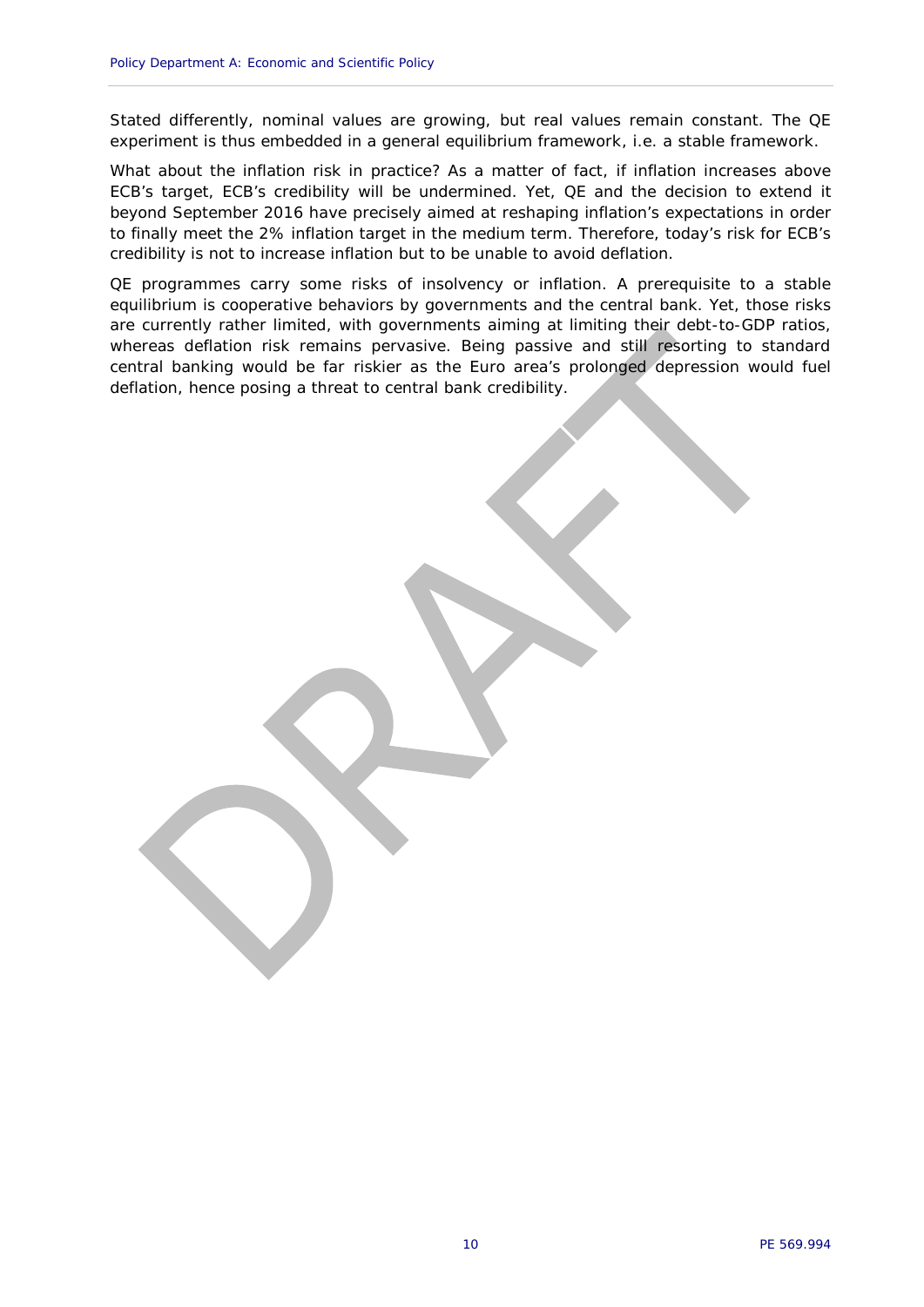# **4. EXTENDING QE AGAIN: IS IT POSSIBLE?**

Given the limited increase in the size of the APP, the reason for the extension of December 2015 has remained unclear. The ECB could have announced the extension of the APP later; it could have completed it with a size extension in December 2015 without extending it to new asset types. The ECB has sent two signals. The first one relates to the availability of debt instruments. Due to the internal limits, there may have been risks of scarcity on the Treasuries' markets. Extending QE to new assets like regional debt instrument is a good way to circumvent the possible scarcity of debt instruments. Keeping in mind that Germany and Spain have large and liquid regional debt markets, QE extension has been targeted to cope with and resolve scarcity. Second, QE extension can be interpreted as a type of "forward-guidance". With the announcement of continuing asset purchases until March 2017, the ECB has signaled its will to maintain short-run interest rate at their current (low) level until then. This reflects the perceived risk of continuing below-target inflation by the ECB. Does this mean that QE could be extended in size and/or to new assets?

As we have argued, there is only limited room for scaling up the QE programme under its current design. Increasing its size or its allocation would thus require some modifications in its design.

First, the ECB could decide to remove purchasing limit (the 33% limit for bonds without CACs). This would generate a long-lasting and sharp influence on debt liquidity and may improve the effectiveness of QE. As a matter of fact, an important transmission channel of  $QE$  is the portfolio balance effect.<sup>10</sup> The central bank's purchases push prices of sovereign assets up and lead investors to seek for close substitutes. In the end, sovereign yields decrease and corporate yields as well. Investors can also switch to foreign (non-European) sovereign assets leading to currency depreciation. Consequently, the effectiveness of the portfolio balance effect is high if the central bank alters significantly the market liquidity of public debt by buying large amounts of sovereign assets.

Actually, in 2015 the total purchases of government public debt securities (excluding supranational purchases) by the ECB have been  $€434.8$ bn whereas estimates of financing needs have amounted to  $\epsilon$ 1,400bn. It must be reminded that securities are not purchased on the primary market but on the secondary market. Yet comparing assets purchases with yearly issuance of securities provides information on the liquidity impact of ECB decisions and then on its ability to influence sovereign assets' prices. In the case of Slovakia (see table 2), the ECB purchases amounted to €5.2bn in 2015 approaching 90% of the Slovakian financing needs. If the ECB had realized its operations on the primary market, it would have acquired nearly all assets issued during the year. 10% would have been left to other investors forcing them to switch to other assets. With €115.6bn purchases of German bonds, the ECB has absorbed the equivalent of 66% of financing needs. Supposing that ECB monthly purchases for 2016 are of the same amount as in 2015, the ECB would then buy 79% of the German financing needs. To compare with the implementation of the QE I and QE II of the Bank of England, purchases realized in 2009 (respectively in 2012) have represented 97.2 % (respectively 76 %) of Gilt issuances.

<sup>&</sup>lt;sup>10</sup> See Blot, Creel, Hubert and Labondance (2015).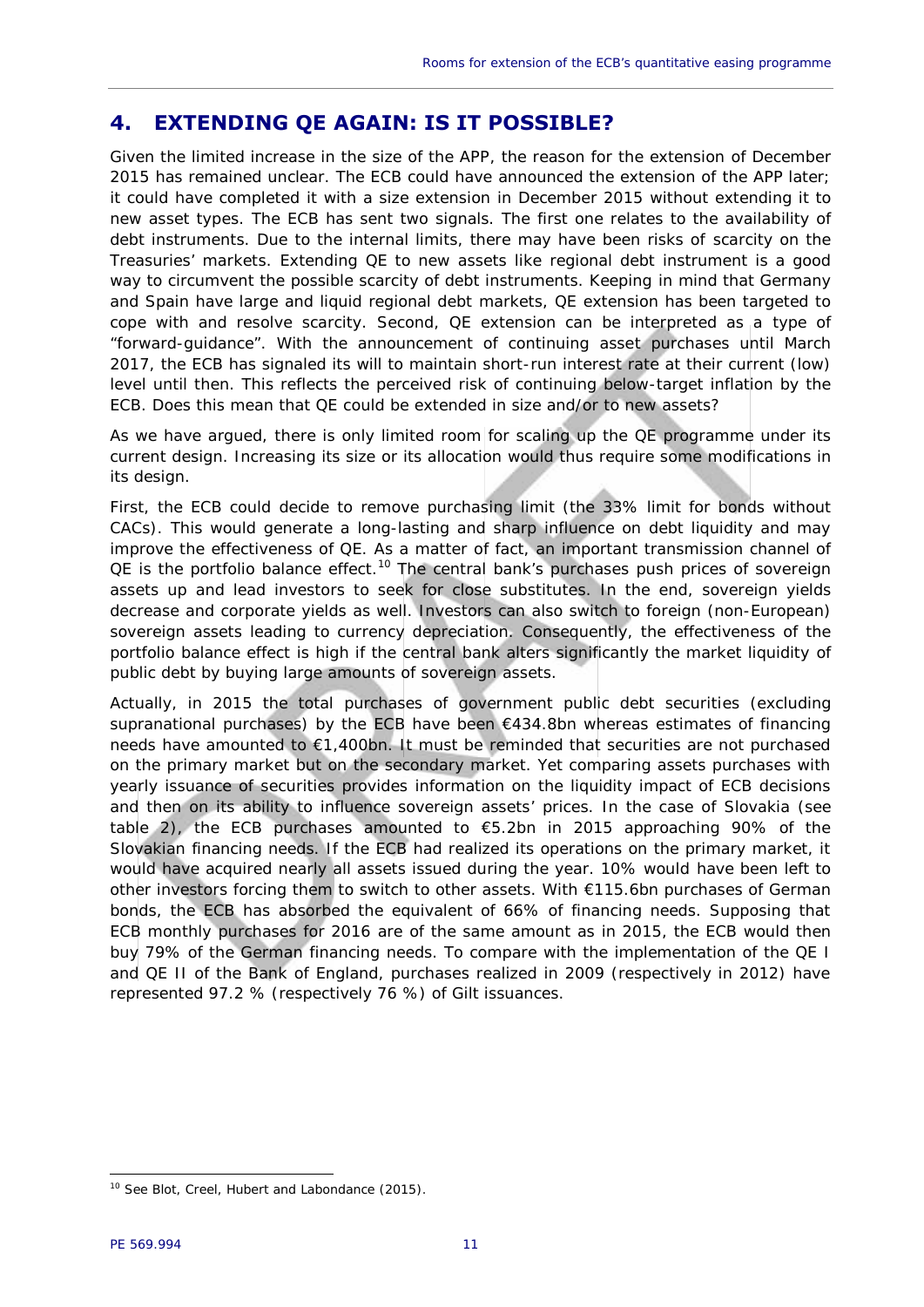|             | Total financing needs in $(\epsilon$ bn) |       | ECB PSPP purchases $(\epsilon$ bn) |       | ECB PSPP purchases (in % of<br>financing needs) |      |
|-------------|------------------------------------------|-------|------------------------------------|-------|-------------------------------------------------|------|
|             | 2015                                     | 2016  | 2015                               | 2016  | 2015                                            | 2016 |
| Belgium     | 80.8                                     | 76.3  | 15.9                               | 19.1  | 19.7                                            | 25.0 |
| Germany     | 175.2                                    | 175.2 | 115.6                              | 138.8 | 66.0                                            | 79.2 |
| Estonia     | na                                       | na    | 0.0                                | 0.0   | na                                              | Na   |
| Ireland     | 20.8                                     | 16.7  | 7.6                                | 9.1   | 36.4                                            | 54.4 |
| Greece      | na                                       | na    | 0.0                                | 0.0   | na                                              | Na   |
| Spain       | 231.9                                    | 236.2 | 56.8                               | 68.2  | 24.5                                            | 28.9 |
| France      | 376.3                                    | 395.9 | 91.8                               | 110.1 | 24.4                                            | 27.8 |
| Italy       | 349.9                                    | 323.7 | 79.2                               | 95.1  | 22.6                                            | 29.4 |
| Cyprus      | na                                       | na    | 0.3                                | 0.3   | na                                              | Na   |
| Latvia      | na                                       | na    | 0.7                                | 0.8   | na                                              | Na   |
| Lithuania   | 3.1                                      | 2.8   | $1.1\,$                            | 1.3   | 35.8                                            | 48.1 |
| Luxembourg  | na                                       | na    | $1.1\,$                            | 1.3   | na                                              | Na   |
| Malta       | 0.5                                      | 0.7   | 0.3                                | 0.3   | 52.9                                            | 50.0 |
| Netherlands | 73.7                                     | 56.6  | 25.6                               | 30.7  | 34.8                                            | 54.3 |
| Austria     | 25.2                                     | 24.9  | 12.6                               | 15.2  | 50.1                                            | 61.0 |
| Portugal    | 35.9                                     | 31.3  | 11.2                               | 13.5  | 31.3                                            | 43.1 |
| Slovenia    | 3.5                                      | 5.5   | 2.2                                | 2.7   | 63.0                                            | 49.0 |
| Slovakia    | 5.2                                      | 6.8   | 4.6                                | 5.5   | 89.6                                            | 81.6 |
| Finland     | 16.9                                     | 17.5  | 8.1                                | 9.7   | 47.9                                            | 55.4 |

**Table 2. Public financing needs and ECB yearly purchases of public debt securities**

*Sources: ECB, IMF (Fiscal monitor, April 2015)*

*Note:* Financing needs are calculated as the sum of new debt resulting from budget deficit and debt arriving to maturity.

Second, the ECB could remove the deposit floor constraint on purchases. This would permit to purchase all "safe" debts (with a negative yield). A glance at figures 2a and 2b shows that the loss incurred by the ECB (the yield on some assets could fall below the yield on some liabilities) would be small.

Third, the ECB could target new types of securities, i.e. corporate debts or sovereign derivatives. While the current spot curve means that German Bunds with residual maturity of less than 3½ years are yielding below the deposit rate, and so are ineligible, the *forward* curve shows that all Bunds with maturities more than 2 years are eligible (with yields above -0.3%) by the end of 2016. So the proportion of total debt that is eligible for purchase could be increasing over time and constraints on the total size of the APP would be less tight for extensions beyond September 2016.

Fourth, the ECB could deviate from the capital shares, hence increasing risk-sharing of the programme. Politically speaking, it would certainly be very difficult to implement. Economically speaking, it questions the link between risk-sharing and overall risk and/or effectiveness of PSPP. The fact that Mario Draghi made clear that: "risk-sharing is fundamental for the effectiveness" of OMT, suggests that the limited risk-sharing of QE impinges on its effectiveness. It is noteworthy that in the US, QE purchases are being held in the System Open Market Account (SOMA) where possible losses are shared across the Federal Reserve System.

Three arguments can be put forward to conclude that increasing risk-sharing will increase risk or decrease effectiveness. First, coupon payments are kept within national borders. Hence, because fiscal policy remains country-specific, national authorities should bear the credit risk. If credit risk is shared across Euro area countries, governments may be less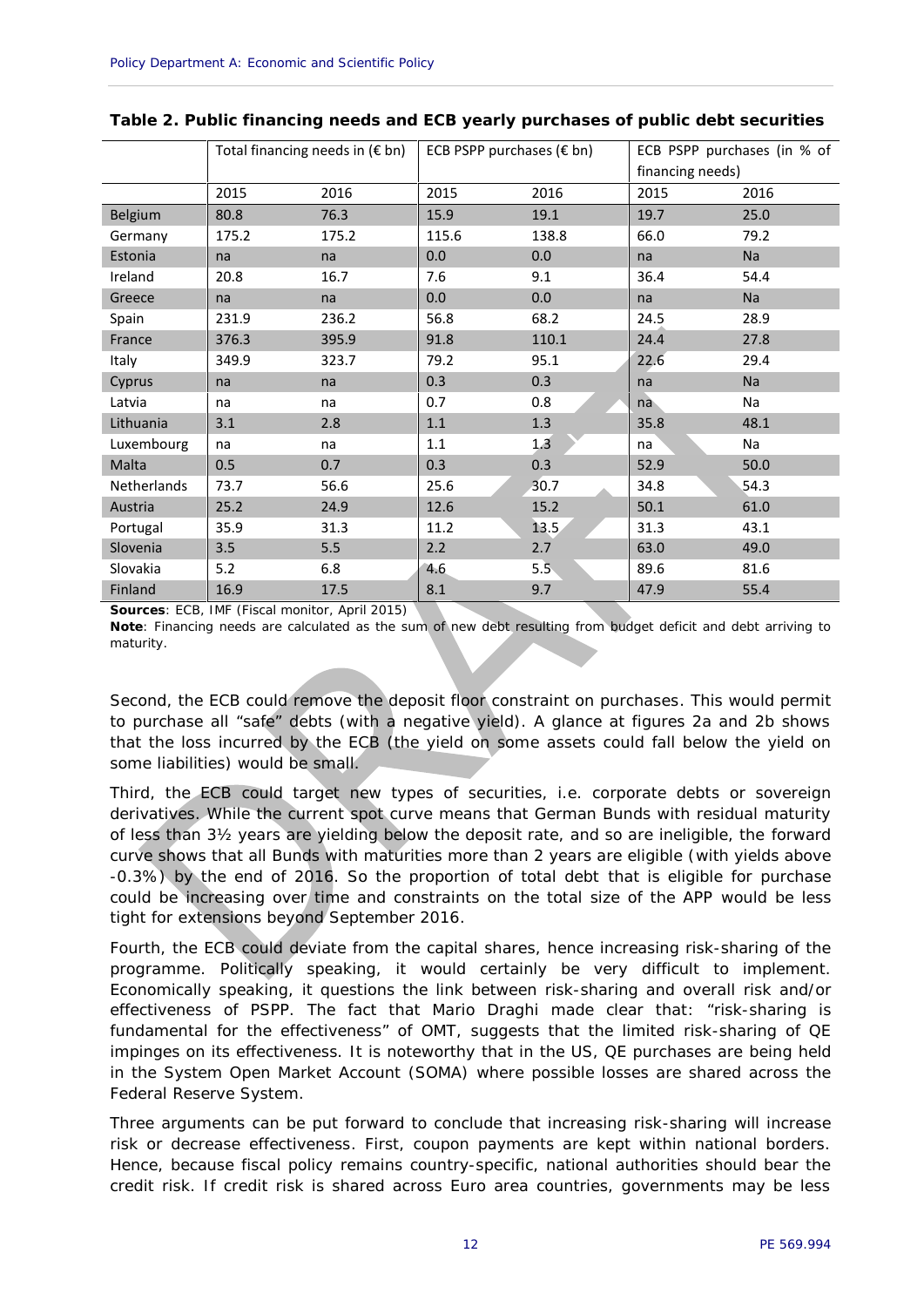motivated to balance their budget and sustainability issues will arise. Uncooperative behaviors between governments and the ECB would destabilize the Euro area economy and fuel inflation risk. Second, national central banks have the fiscal support of their respective governments, not the ECB. Third, risk-sharing is useless and has no effect on the effectiveness of QE since it has no effect on the creation of high-powered money.

However, greater risk-sharing also has some advantages. First, the Banking Union is supposed to disrupt the link between governments and national banking sectors. Requiring national central banks to purchase large amounts of their government debt would regenerate that link. Second, if a government's solvency is at risk, the limited risk-sharing may increase the cost of funding relative to a QE programme with more risk-sharing.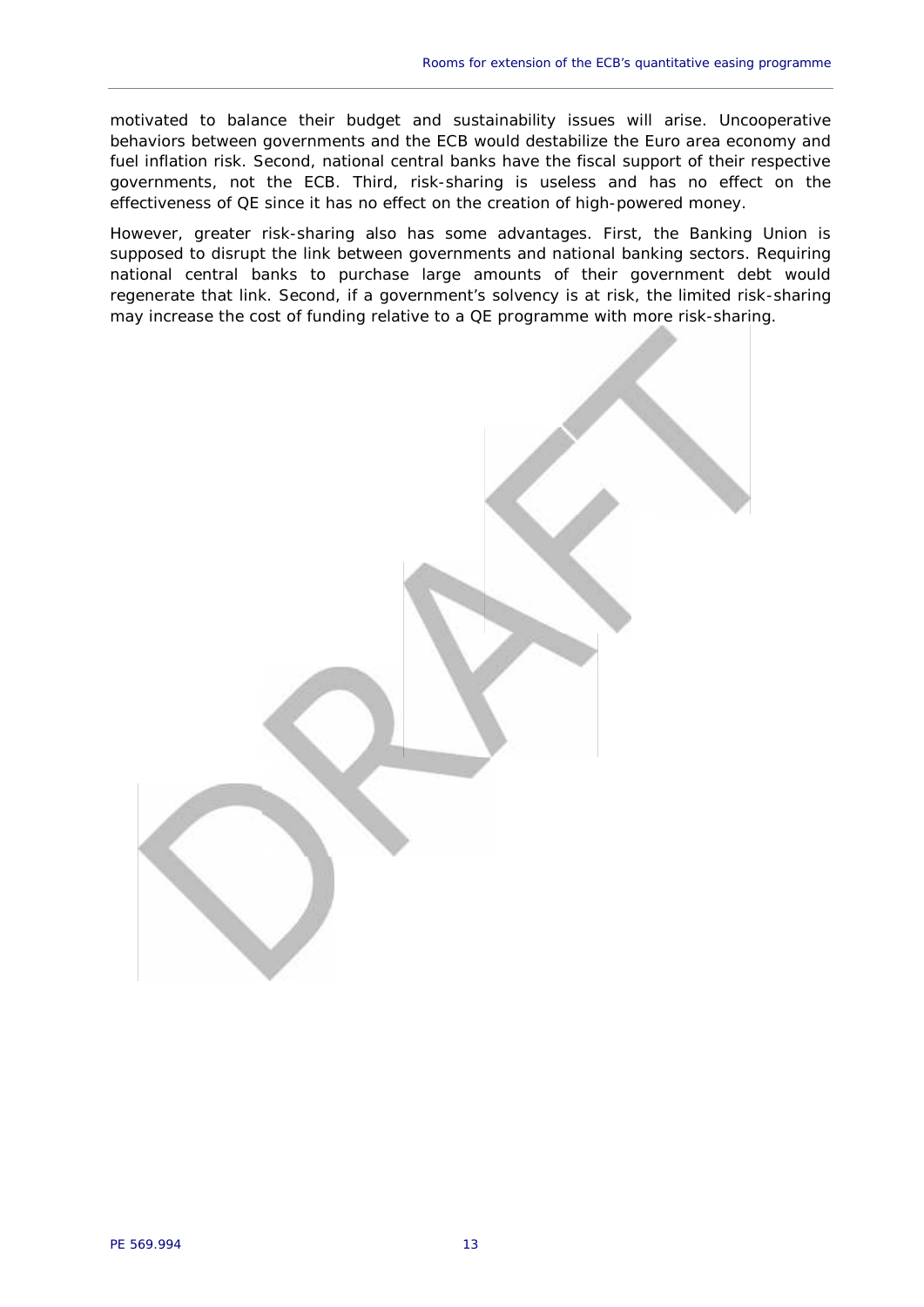# **4. CONCLUSIONS AND POLICY IMPLICATIONS**

To sum up, a new extension of QE is possible, though certainly limited, either by the current design of the assets purchasing programme, by the future financing needs of Euro area governments, or by a political reluctance to see the ECB bear more risk. This reluctance questions the future of policymaking. Is unconventional monetary policy a temporary tool or is it the "new normal"? If the latter case applies and monetary policy becomes less endorsed with price stability than with the management of risk premia, QE extension will be very likely.

In central bankers communication there is a question of balance of risk as far as QE measures are concerned. In the short-term, the main economic risk remains deflation, so that the actions taken so far contribute to mitigate this risk; they shall not be overly criticized for creating illusory risks of central bank insolvency or an inflation risk. The monetary policy in the Euro area has contributed to the on-going, though weak, recovery. Yet, the tools at the disposal of the central bank may lead to higher inflation and higher risks – either for central bank's solvency or for the economy if not tuned appropriately with business and financial cycles.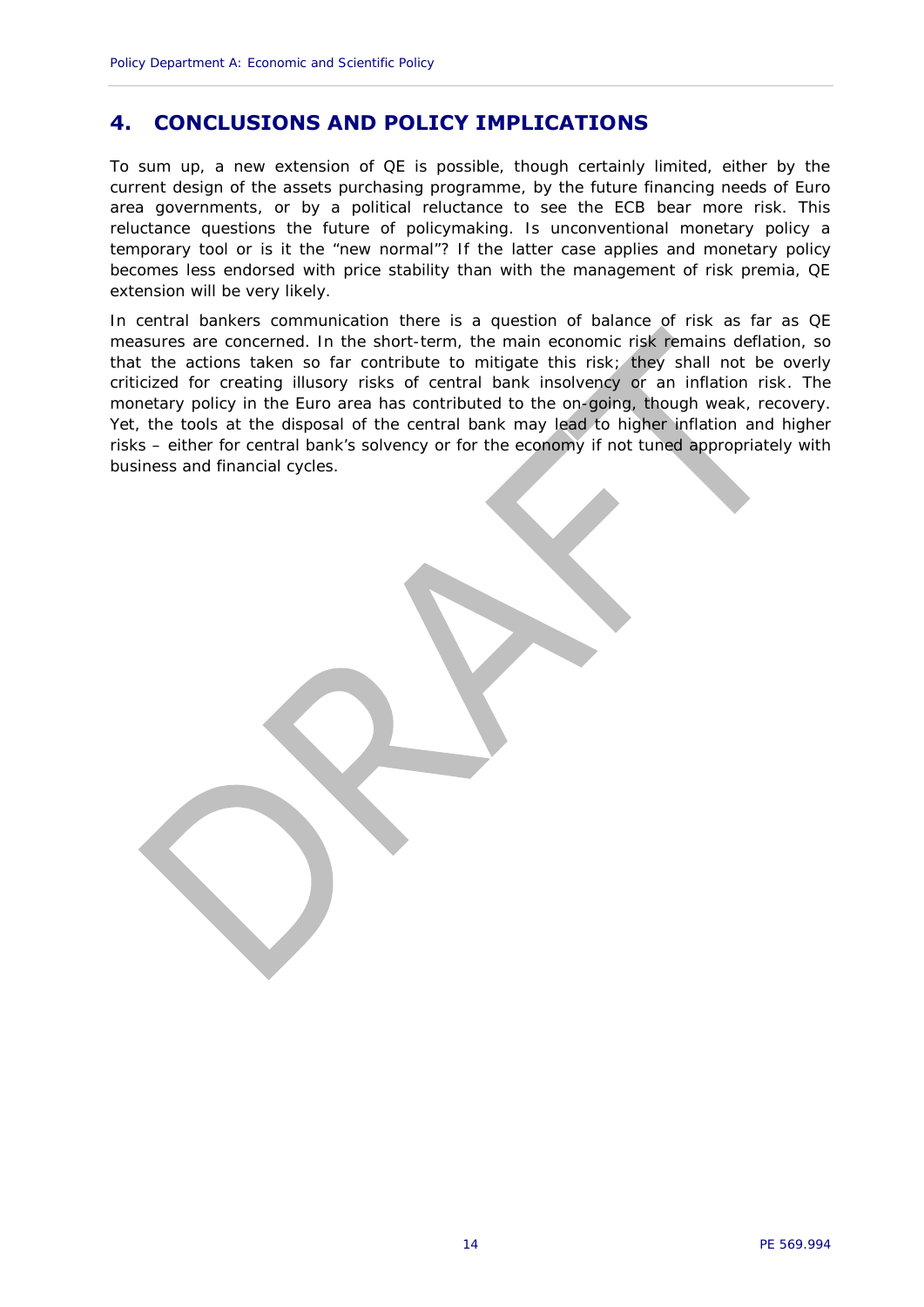### **REFERENCES**

- Blot C, J. Creel, P. Hubert and F. Labondance (2015). "The QE experience: worth a try?", Briefing Paper European Parliament, March.
- Buiter, W.H (2006). "How robust is the New conventional wisdom in monetary policy?", paper presented at the 2006 Central Governor's Symposium "Challenges to Monetary Theory" at the Bank of England, on June 23, 2006.
- Buiter, W.H (2008). "Can central banks go broke?", CEPR Policy Insight n°24.
- Clayes, G., A. Leandro and A. Mandra (2015). "European central bank quantitative easing: the detailed manual". *Bruegel Policy Contribution* Issue 2015/2.
- Del Negro M. and C.A. Sims (2015). "When does a central bank s balance sheet require fiscal support?", *Journal of Monetary Economics* 73, July, 1-19.
- Leeper, E. (1991). "Equilibria under 'active' and 'passive' monetary policies". *Journal of Monetary Economics* 27(1), 129–147.
- Park, S.G (2015). "Central banks' quasi-fiscal policies and inflation". *International Journal of Central banking* vol.11 n°2, 199–236.
- Reis, R. (2013). "The mystique surrounding the Central bank's balance sheet, applied to the European crisis". *American Economic Review* 103(3), 135–140.
- Reis, R. (2015). "Comment on: when does a central bank's balance sheet require fiscal support?". *Journal of Monetary Economics* 73, 20–25.
- Sims, C. A. (1994). "A simple model for study of the determination of the price level and the interaction of monetary and fiscal policy". *Economic Theory* 4(3), 381–399.
- Stella, P. and A. Lönnberg (2008). "Issues in central bank finance and independence". *IMF Working Paper* n°37.
- Woodford, M. (1994). "Monetary policy and price level determinacy in a cash-in advance economy". *Economic Theory* 4(3), 345–380.